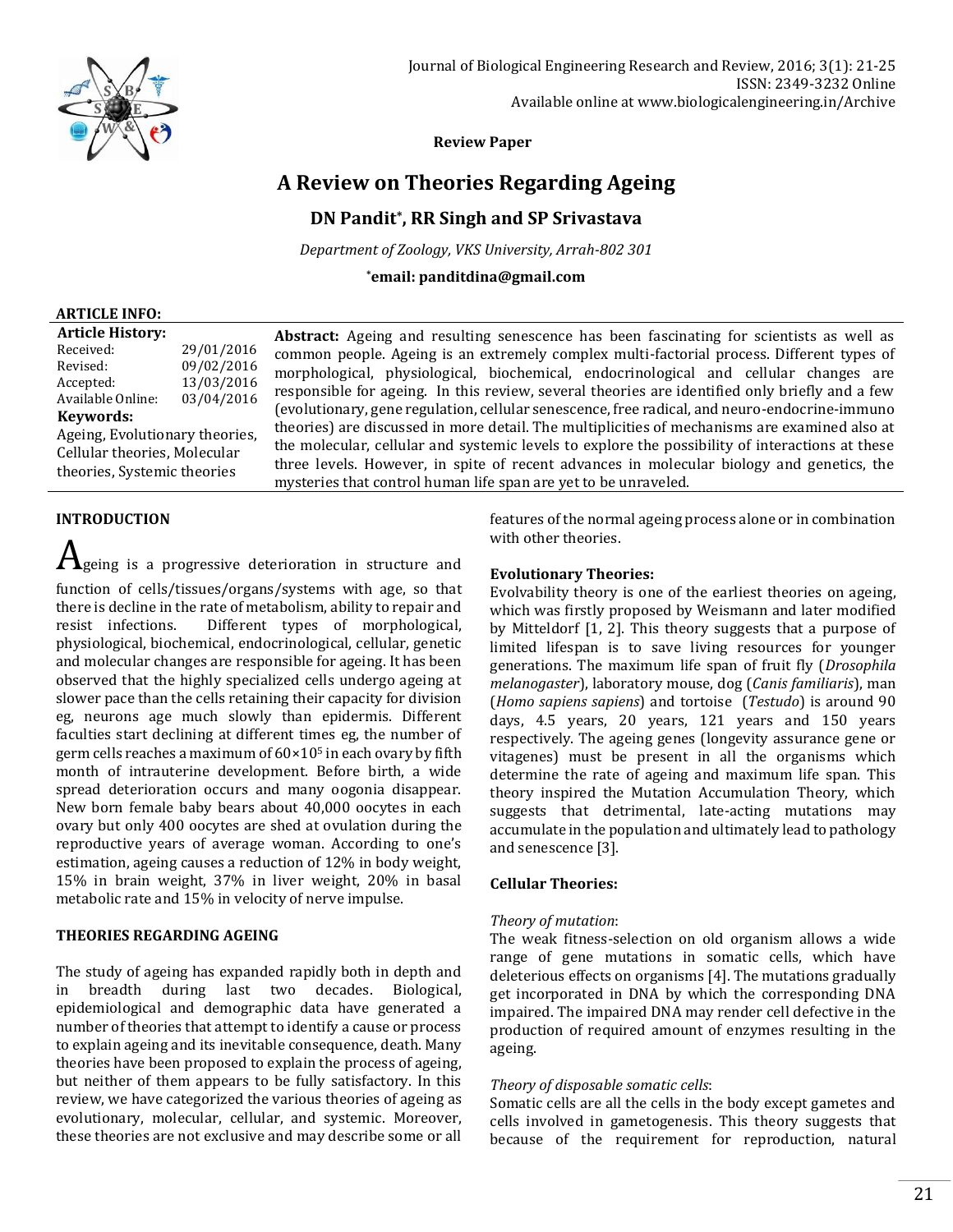selection favours a strategy that invests fewer resources in maintenance of somatic cells than are necessary for indefinite survival. Therefore, energy will be spent to ensure minimum damage to molecules such as DNA and to ensure that the animal remains in healthy condition through its natural life expectancy in the wild, where accidents are the predominant cause of death. The theory also presumes that an organism must budget the limited energy available to it, and the energy has to be well distributed and budged for metabolism, reproduction, and maintenance. Insufficient repair is therefore the cause for deleterious changes of body with age [5].

#### *Theory of mitochondrial DNA*

This theory suggests that the loss of effectiveness of one of the cell's key organelles paves the way for age-related degenerative diseases. The mitochondria, which are the energy-producing bodies within a cell, have their own genome (Mitochondrial DNA or mtDNA). This mtDNA is synthesized at the inner mitochondrial membrane near the sites of formation of highly reactive oxygen species. mtDNA seems unable to counteract the damage inflicted by these byproducts of respiration because, unlike the nuclear genome, it lacks advanced repair mechanisms. Thus, the cell loses its ability to produce energy, and gradually dies.

#### *Theory of nucleotide degeneration*:

In ageing cells, the nucleolus is found to degenerate. The SESI (Staphylococcus epidermis surface protein I) gene which helps in the maintenance of the nucleolar structure becomes degenerative.

#### *Theory of DNA Damage/Repair*:

DNA damages occur continuously in cells of living organisms. While most of these damages are repaired, some accumulate, as the DNA Polymerases and other repair mechanisms cannot correct defects as fast as they are apparently produced. These accumulated DNA damages probably interfere with RNA transcription. It has been suggested that the decline in the ability of DNA to serve as a template for gene expression is the primary cause of ageing. Most damage comes in the form of oxidative damage, and hence is likely to be a prominent cause of ageing.

## *Theory of Telomere or cell senescence*:

Reduction of cell number is thought to be a cause of ageing. This idea is enhanced by the discovery of telomeres. Telomeres are "caps" on the functional end of chromosomes. The discovery of telomerase provides a support to this theory, because telomerase was found mainly in germ cells and tumor cells [6]. It has been observed that with each cell division the telomeres are shortened by 50-100 base-pairs. The loss of sequence containing important information could cause cellular senescence [7, 8]. The cell strains with shorter telomeres undergo significantly fewer doublings than those with longer telomeres. When the telomeres get too short, the cell stops replicating at an appreciable rate, and so it dies off, which eventually leads to the death of the entire organism. However, studies showed that there is no consistent relationship between telomere-lengths and life spans on

animals [9]. In addition, this theory is incompatible with some known facts: **1.** Reduction of cell number is not the unique change of ageing and **2.** Most of organs still produce new cells for repair even in an aged person.

### *Theory of gene control*:

The earliest idea of programmed ageing comes from the observation of planned death on some species. Individuals of female *Octopus* die quickly following reproduction. Hormone signaling has been identified to be the mechanism for programmed death of *Octopus* [10]. Many ageing related genes and life span related genes have been identified [11]; however their exact roles in ageing are still to know completely.

#### *Theory of Gene Regulation*:

The theory proposes that senescence results from changes in gene expression. Although it is clear that many genes show changes in expression with age [12]. It is unlikely that selection could act on genes that promote senescence directly. Rather, life span is influenced by the selection of genes that promote longevity. Recently, DNA microarrays have been used to assay genome-wide transcriptional changes with age in several model organisms. Genome-level analysis allows researchers to compile a transcriptional fingerprint of "normal" ageing.

#### *Theory of Reconciliation (on-off switches):*

Strehler [13] postulated that the ageing is programmed by the action of 'on-off switches' which resides in the genetic machinery. The mechanism activates first one set of the genes, then other to produce enzyme, hormone or antibody etc. as the individual matures, ages and dies. The specific off switch prevents the key body cells from dividing once the animal has attained maturity.

#### *Theory of gene silencing*:

In recent years, SIR (Silent Information regulator) gene is studied. SIR-2 gene homolog from bacteria to human is responsible for the chromatin silencing of NAD-dependent histone deacetylase. There is gradual erosion of silenced chromatin over time that lead to ageing.

#### *Hayflick cellular theory*:

Hayflick [7] conducted cell culture experiments following the earlier believe, but demonstrated that in a culture, human fibroblasts multiply for a limited number of generations and then show signs of deterioration, lose their capacity to divide and finally die.

#### *Theory of immunity*:

Burnet suggested that thymus gland act as a pace maker for whole body. The thymus gland produces cells that kill and engulf the disease causing bacteria and other microbes. It is primarily based on T-cells, and associated with an increase in susceptibility to infections as well as in incidence of autoimmune phenomena in the elderly. T-cells lose effectiveness in early life due to the decay of the thymus gland. In other words, the quality and quantity of T-cells begins to decline after puberty. Its atrophy is a programmed event and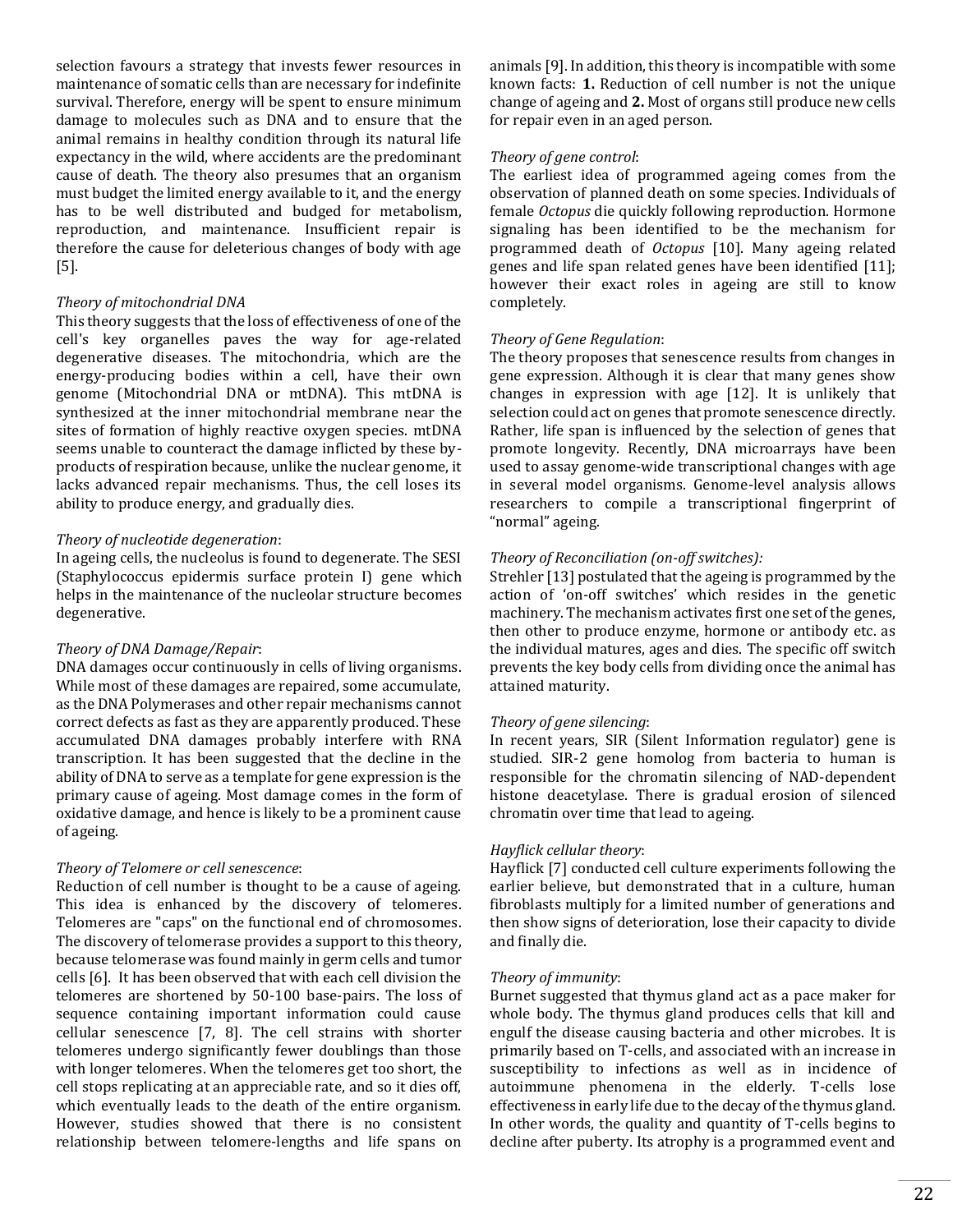leads to senescence. Therefore, as one grows older, certain antibodies lose their effectiveness, and fewer new diseases can be combated effectively by the body, which causes cellular stress and eventual death.

## **Molecular Theories:**

## *Theory of free radical*:

According to this theory free radicals are the main origin of ageing by causing oxidative cellular injuries [14]. A free radical is any molecule with one or more unpaired electrons in its valence shell. These small molecules are produced as byproducts during some biochemical reactions or as substrates for other biochemical reactions. Free radicals are probably leading to the deterioration of lipids, collagen, elastin and other body substances. Although some studies have shown the effects of anti-free-radical on extending life spans of animals on yeast, *Drosophila*, and roundworms [15], the role of free radicals in ageing is controversial [16].

For ageing, oxygen-based free radicals such as superoxide (O<sup>2</sup> –), hydroxide (OH–), singlet oxygen (O), hydrogen peroxide (H2O2) and hypochlorous acid (HOCl) are of much importance. These substances are also known as Reactive Oxygen Species (ROS). Unfortunately, free radicals cannot be avoided since they are byproducts of essential reactions in the body such as the process of metabolizing oxygen.

Free radicals wreak havoc at a cellular level since they are able to:

- Break off bio-membrane proteins and thereby destroying cellular identity, fuse membrane lipid and proteins, hardening the cell membrane and leading to brittle and nonfunctional cells.
- Disrupt the nuclear membrane. Free radicals may expose genetic material in the nucleus, leaving the DNA open for mutation or destruction.
- Burden the immune system by damaging immune cells.
- Cause chronic diseases.

These effects are known as oxidative stress and may lead to DNA mutations, cell death and disease, all of which contribute to the overall effects of ageing. To prevent oxidative stress, one should reduce environmental burdens in the body (chemicals/heavy metals), reduce stress, improve the quality of one's food supply, and (if possible) increase one's antioxidant mechanisms.

Antioxidants are the body's solution to oxidative stress. These molecules neutralize free radicals by supplying them with extra electrons. This exchange results in lowering the reactivity of the free radical and leaving the antioxidant itself with an unpaired electron. Some important antioxidants are:

- Enzymes such as glutathione peroxidase, catalase and superoxide dismutase.
- Nutrients including vitamins C and E, β-carotene, selenium, cystine, uric acid.
- Synthetic molecules such as DSMO, BHT, and BHA.

Superoxide dismutase destructs superoxide radical and catalyzes following reaction:

 $O_2 + O_2 + 2H^+ \rightarrow H_2O_2 + O_2$ 

The molecular oxygen participates in the oxidation of organic compounds:

$$
RH + O_2 \rightarrow R^* + HO_2
$$
  

$$
R^* + O_2 \rightarrow RO_2
$$
  

$$
RO_2 + RH \rightarrow R^* + ROOH
$$

$$
R^* + R^* \to R : R
$$

This is perhaps one of the well-studied theories, rests on the fact that oxidants induce a variety of distinct biochemical changes in target cells. Hydrogen peroxide is considered one of the more troublesome oxidants, as it diffuses into target cells where site-directed hydroxyl radical formation injures specific targets. DNA is particularly sensitive to hydroxyl radical-induced damage: both DNA strand breakage and base hydroxylation can be detected. The breakage of the DNA strand activates a DNA binding protein [poly (ADP-ribose) polymerase], which forms polymers of ADP-ribose bound to various nuclear proteins using NAD as its substrate. NAD turnover under these circumstances increases so dramatically that it affects ATP synthesis, to the point where high enough concentrations inactivates mitochondrial ATP synthesis.

If the concentration of hydrogen peroxide is high enough, these pathways will lead to cell death and therefore, hydrogen peroxide-induced alterations will not be passed on to future generations. If, however, cells are exposed to sub-lethal concentrations of hydrogen peroxide, the ensuing injury could cause permanent and transmissible cellular alterations which could be biologically detrimental. For instance, if hydroxyl anion-induced DNA damage fails to be repaired or is improperly repaired, this DNA damage could lead to genetic alterations such as mutations, deletions, and rearrangements. Moreover, if these genetic alterations occur in critical genes that are involved in cell growth and differentiation, they could lead to deregulated cell growth and differentiation and ultimately contribute to the malignant transformation of cells. Hence, the growing number of free radical diseases includes the two major causes of death, cancer and arteriosclerosis.

## *Theory of Advanced Glycosylation Products*:

Glucose combines with proteins to form advanced glycosylation products. With advancing age, these products collect, gum up the tissue so that the latter becomes less static with impaired ability to replicate.

## *Theory of Calorie Restriction*:

Caloric restriction is the most potent and reproducible environmental variable capable of extending the life span in a variety of animals from worms to rats. It minimizes glucose entering the cells and decreases ATP generation. Majority of free radicals are emitted during ATP synthesis. Less production of free radical will be there which produce ageing.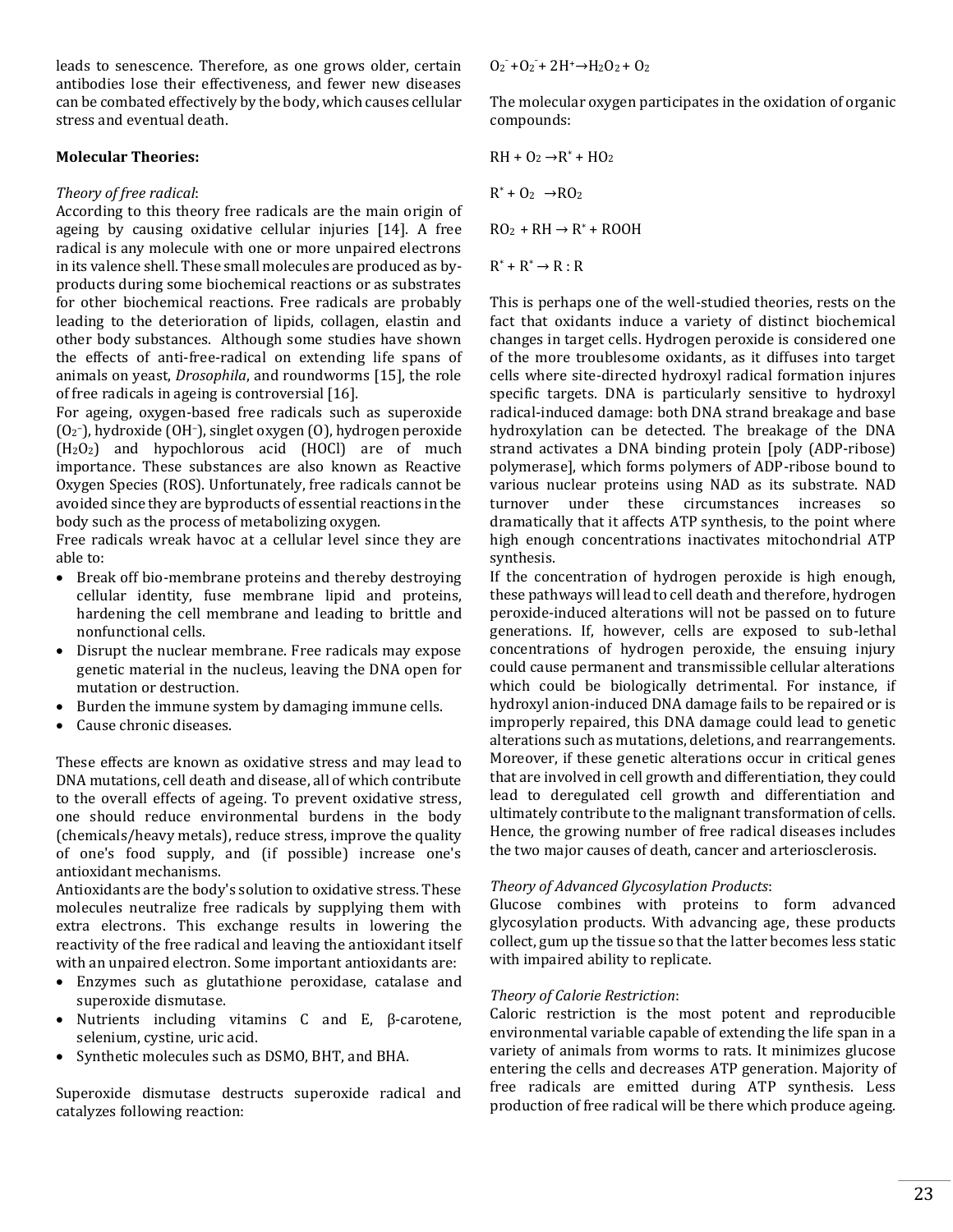#### *Theory of radiation*:

This theory is focused primarily on the aging of skin cells, as they are most directly affected by external sources of radiation. Radiation can create free radicals in cells, as the radiation strikes surrounding water molecules and other proximal targets. Experimental studies have recently shown that the shorter, more energetic spectrum of the ultraviolet range is responsible for the dermal connective tissue destruction observed in photo aged skin. Also, it has been shown that ultraviolet and infrared radiation contributes significantly to photo ageing, producing, among other changes, severe elastosis. Thus, even small amounts of radiation are enough to accelerate the aging process, although this theory is, as they say, only skin-deep.

#### *Theory of cross-linkage*:

The unpaired electrons establish an increased molecular cross-linking, thereby reducing the functional capacity of the cells. Ageing is caused by the increase in the bonds between protein and nucleic acid. These bonds alter the functional characteristics of cellular components leading to malfunctioning of cells.

#### *Theory of diffusion*:

The large molecules may be produced at a rate faster than that at which these can be removed from the cell resulting in their accumulation in the cell cytoplasm.

#### *Theory of metabolism*:

It has been observed that animals exhibiting great metabolic rate have shorter life span. It tells that animals that are more active show early signs of ageing.

## **Systemic Theories:**

#### *Developmental theories*:

This theory suggests that ageing is a result of development and its process is regulated by the same mechanism as that in development [17]. This idea was supported by the discovery of correlation between the potential of longevity and the mature time of an animal.

#### **Multi-approach Theories:**

#### *Theory of Integration*:

Integrated system considers that changes in one part of the system drastically affect the operations in other part of the system. The theory believes that cross-linking in all types of molecules both collagenous and non-collagenous is the major factor in ageing.

#### *Theory of Environment-cum-Genetics*:

It states that the process of ageing is an outcome of interaction between the genes and environment.

#### *Theory of stress (wear and tear):*

Every day stress on the body leads to irreversible damage and finally results in death. Stress-induced senescence occurs in response to a variety of stressors, including DNA damage, modifications in heterochromatin structure and strong mitogenic signals.

#### *Theory of error-catastrophe*:

On the basis of recommendations of Orgel [18], it has been concluded that, if error in the reading of genetic code are incorporated in the enzymes required for protein synthesis, will result in further mistakes in the synthesis of structural protein leading to ageing.

### *Theory of neuro-endocrine system*:

This theory proposes that ageing is due to changes in neural and endocrine functions that are crucial for coordinating communication and responsiveness of all body systems. An important component of this theory is the perception of the hypothalamo-pituitary-adrenal axis as the master regulator, the "pacemaker" that signals the onset and termination of each life stage. Ageing produces primary defects in certain centers of brain which control the function of endocrine glands. Such defects cause hormonal imbalance in the body, which in turn disturbs the physiology of body. It is regarded as the brain-endocrine master plan eg, reduced production in the sex hormones in many mammals including men show signs and symptoms of ageing.

## *Theory of Endocrine Dysfunction*:

It is observed that pineal gland growth and puberty onset as well as ageing are programmed and melatonin secretion only delays ageing. Biological clocks act through hormones to control the pace of ageing. This theory has recently been supported by data showing that an "ancestral" insulin pathway controls stress responses and longevity in *Caenorhabditis elegans.* Recent studies confirm that ageing is hormonally regulated and that the evolutionarily conserved insulin/IGF or insulin/insulin-like growth factor-1 signaling pathway plays a key role in the hormonal regulation of ageing.

## **CONCLUSION**

Ageing is an ontogenic issue; the process of growing old and/or the sum of all changes that occur with the passage of time from fertilization to death, but not irreducibly so. Many of the pleiotropic changes that occur with ageing may result from one or more primary changes that affect many downstream processes. This interconnectivity of the ageing process often obfuscates the root cause of ageing and limits the ability to draw definitive conclusions from experimental results. Therefore, it may be concluded that the ultimate causes of ageing remain unknown. On the other hand, a great deal of the ageing process is understood and may only require the integration of various theories to account for normal ageing. The traditional theories are incomplete on interpreting ageing. Evolutionary theories interpret the evolutionary advantage of ageing. However, some theories including cell senescence/telomere theory and genecontrolling theory have unfortunately ignored the influence of damage on ageing. Free-radical theory suggests that free radicals are the main cause of ageing. We can now explore the molecular mechanisms that connect changes in gene expression due to insulin signaling and perhaps calorie